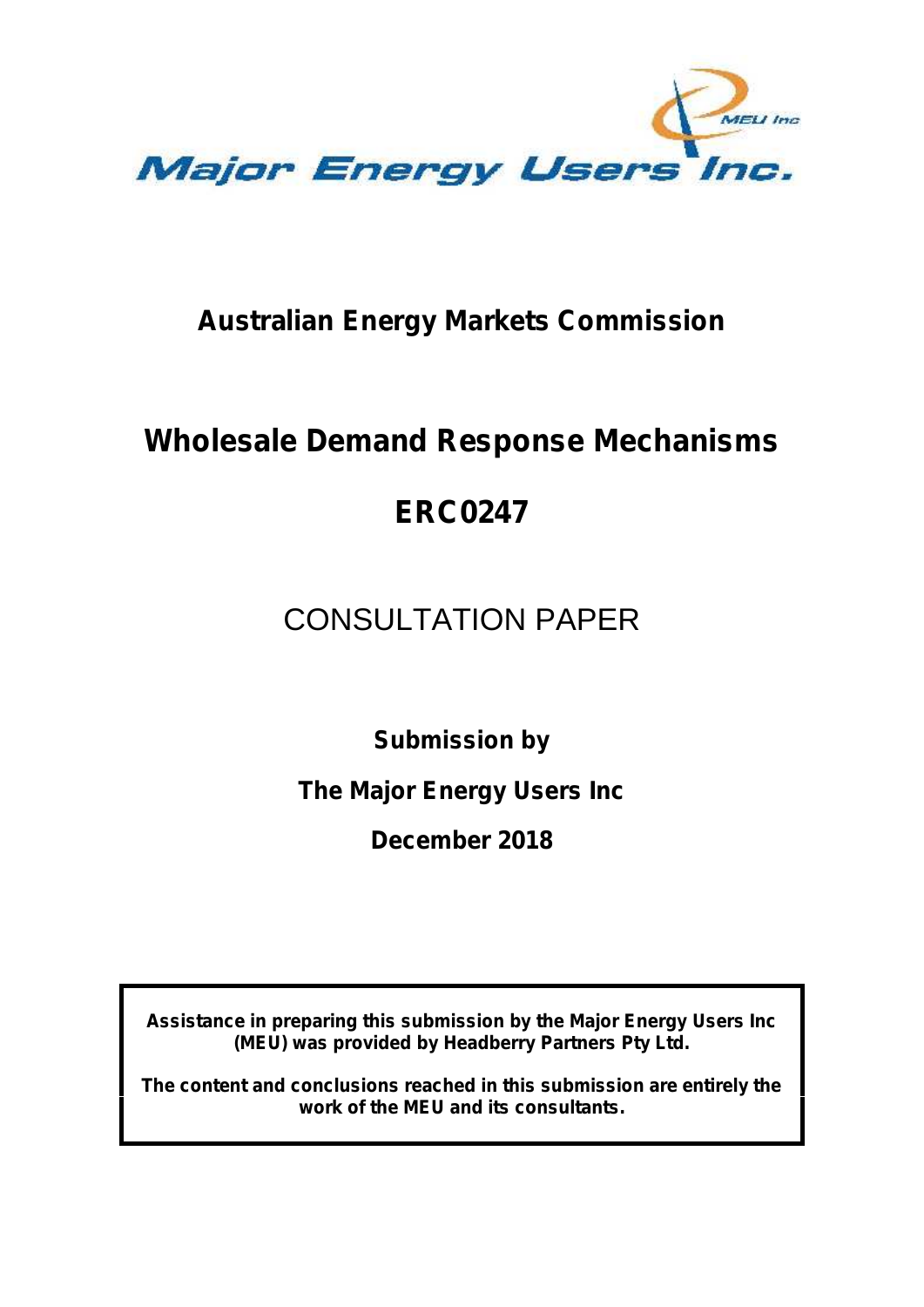### TABLE OF CONTENTS

|                                | <b>PAGE</b> |  |
|--------------------------------|-------------|--|
|                                |             |  |
| 1. Introduction                | 3           |  |
| 2. Responses to AEMC questions | 15          |  |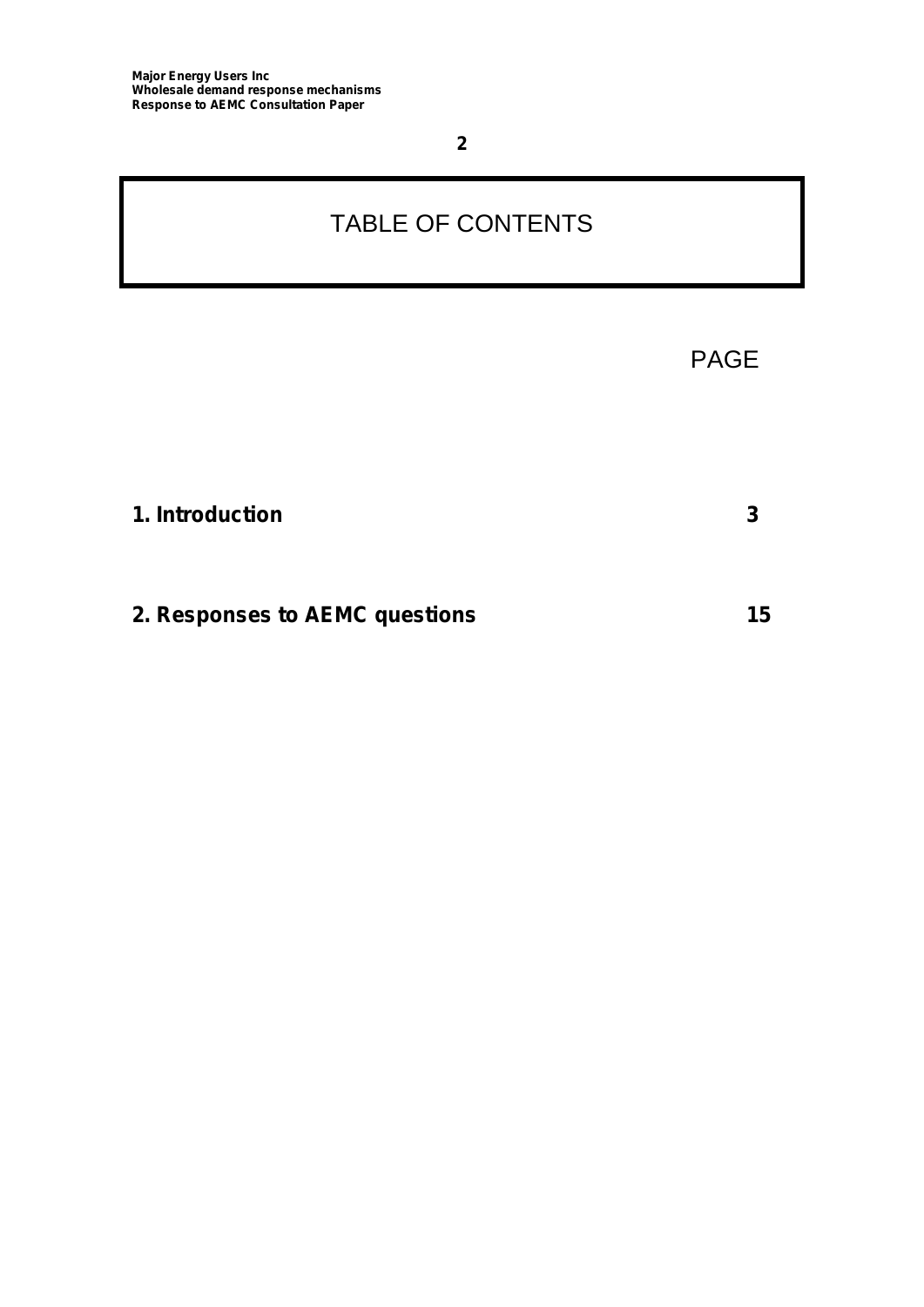### **1. Introduction**

The Major Energy Users Inc (MEU) welcomes the opportunity to provide its views to the issues raised in the AEMC consultation paper addressing the wholesale demand response mechanisms generated as a response to three separate rule change proposals to increase the amount of demand side responsiveness to the NEM wholesale electricity market.

The MEU points out that there are similarities between the response it makes to this consultation paper to that provided to the AEMC in 2015 when the CoAG Energy Council made a similar rule change proposal to increase demand side responsiveness but which was effectively rejected.

As an over-riding observation which colours the MEU response (both to this consultation paper and the 2015 rule change proposal) is that end users only interface with the electricity market because they must, not because they are wedded to being actively involved. Further, end users do not want to load shed as this impacts them from what their primary purposes are. It is important that this fundamental aspect is used as the basis for the AEMC decision.

However, the MEU recognises that some demand side responses can be provided at very low cost and with minimal impact on end users. With this also in mind, the MEU accepts that demand side responsiveness should be a part of the electricity market.

The MEU also points out that while end users understand that demand side responsiveness (DSR) is an important tool in managing the NEM wholesale market, load shedding is not costless and those end users that are prepared to forego the use of electricity for a period so that other end users can continue to use electricity, must be recompensed for the harm this load shedding does to them.

#### **1.1 About the MEU**

The Major Energy Users Inc (MEU) represents the interests of large energy consumers operating in the NEM and in other jurisdictions. The MEU comprises some 30 major energy using companies in NSW, Victoria, SA, WA, NT, Tasmania and Queensland. MEU member companies – from the steel, cement, paper and pulp, automobile, tourism, mining and the mining explosives industries – are major manufacturers in the NEM and in other jurisdictions, are significant employers of labour and contractors, and are located in many regional centres, including Gladstone, Newcastle, Port Kembla, Albury, Western Port, Mount Gambier, Port Pirie, Kwinana and Darwin.

Analysis of the energy usage by the members of MEU shows that in aggregate they consume a significant proportion of the gas used domestically and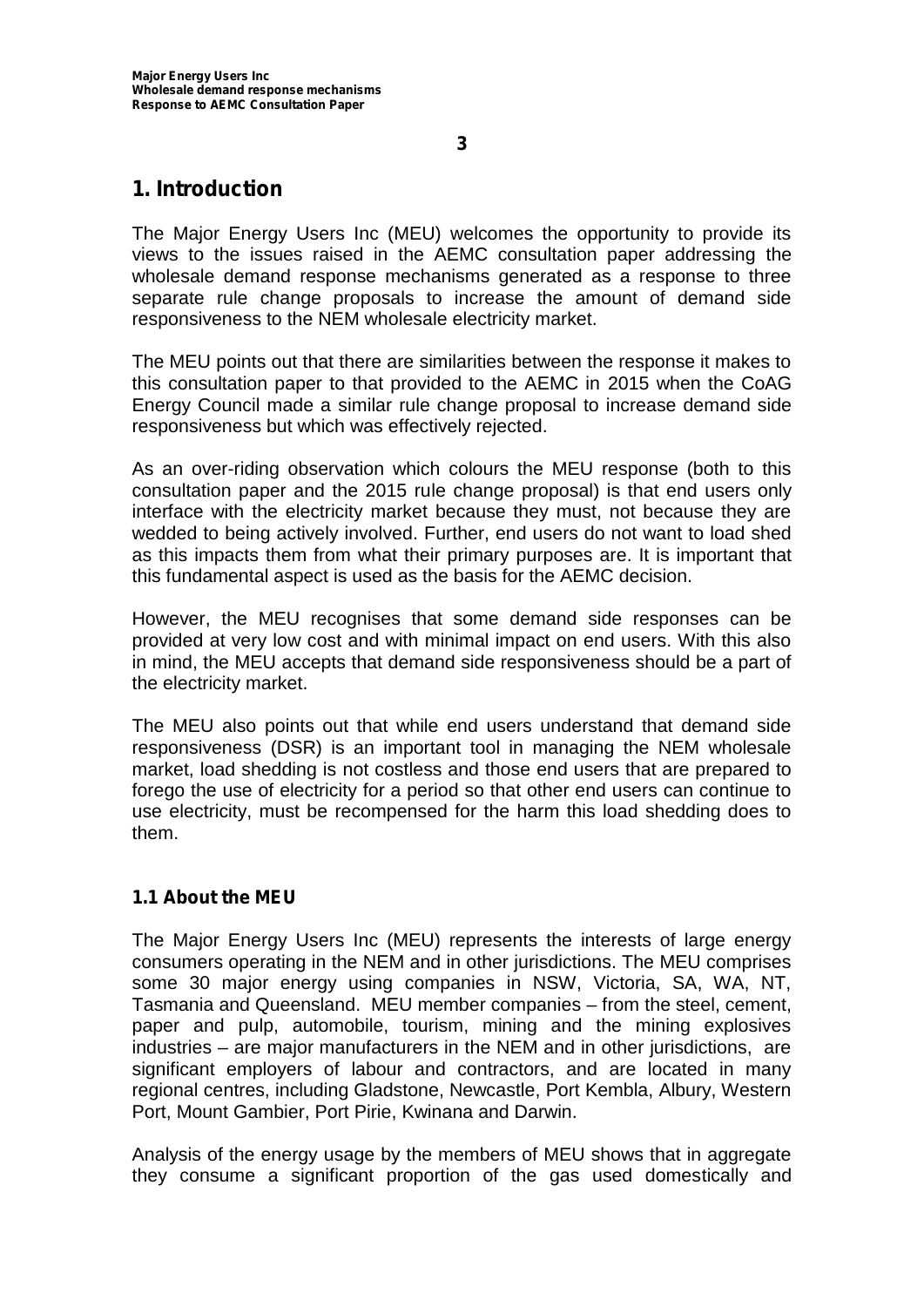electricity generated in Australia. As such, they are highly dependent on the competition that applies to the provision of gas and electricity, the retail functions needed to enable the competition to apply and to the transport networks to deliver efficiently the energy so essential to their operations.

Many of the MEU members, being regionally based, are heavily dependent on local suppliers of hardware and services, and have an obligation to represent the views of these local suppliers. With this in mind, the members of the MEU require their views to not only represent the views of large energy users, but also those of smaller power and gas using facilities, and even at the residences used by their workforces who live in the regions.

The companies represented by the MEU (and their suppliers) have identified that they have an interest in the **cost** of the energy as well as the associated network services as this comprises a large cost element in their electricity and gas bills.

A failure in the supply of electricity or gas effectively causes every business affected to cease production, and MEU members' experiences are no different. Thus the **reliable supply** of electricity and gas is an essential element of each member's business operations.

With the introduction of highly sensitive equipment required to maintain operations at the highest level of productivity, the **quality** of energy supplies has become increasingly important with the focus on the performance of the energy transmission and distribution networks, because the transport systems control the quality of electricity and gas delivered. Variation of electricity voltage (especially voltage sags, momentary interruptions, and transients) and gas pressure, by even small amounts, now have the ability to shut down critical elements of many production processes. Thus member companies have become increasingly more dependent on the quality of electricity and gas services supplied.

Each of the businesses represented by MEU has invested considerable capital in establishing their operations and in order that they can recover the capital costs invested, long-term **sustainability** of energy supplies is required. If sustainable supplies of energy are not available into the future, these investments will have little value.

Accordingly, MEU members are keen to address the issues that impact on the **cost, reliability, quality** and the long term **sustainability** of their gas and electricity supplies.

The members of MEU have identified that in addition to the need for strong competition in the competitive parts of the energy supply chains, energy transport plays a pivotal role in the energy markets. This role encompasses the ability of consumers to identify the optimum location for their investment in their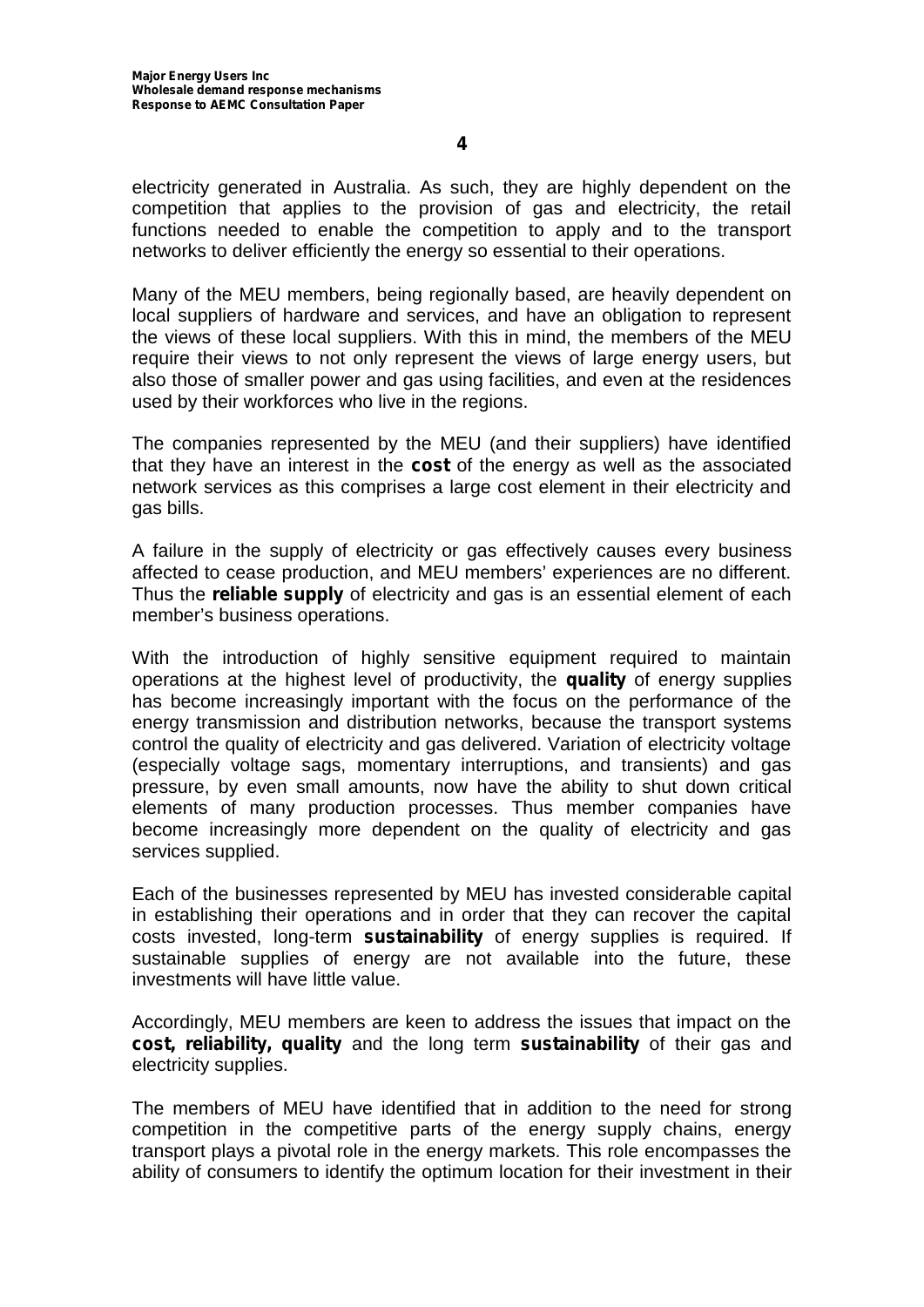facilities, and provides the facility for generators and gas producers to also locate where they can provide the lowest cost for energy supplies. Equally, consumers recognise that the cost of providing the transport systems are not an insignificant element of the total cost of delivered energy, and due consideration must be given to ensure there is a balance between the competing elements of price versus reliability, quality and long term security;

The MEU recognises there is tension between the four elements of cost, reliability, quality and long term security and therefore makes its comments in this submission in full knowledge of the need for managing this tension.

#### **1.2 The difference between load and supply**

The MEU is concerned that there appears to be a belief that the electricity market almost operates in isolation of other markets. The MEU observes that in constraining end user involvement as the rules current do, there is a view that the electricity market could and should be made more efficient, even if this results in detriments to other markets, especially those other markets where electricity end users operate.

It needs to be noted that while generators are in the business of selling electricity, for end users buying electricity is only a part of their operations. Whilst the electricity market is core business to generators, it is not the core focus of end users who operate in other markets as well. To force consumers to conform their operations to the electricity market is not in their long term interests.

In contrast to generators and retailers, electricity users are not totally focused on the electricity market - they see electricity supply only as one of many inputs to their operations and to force these end users to increase their attention to electricity markets will result a reduction in their attention to other, just as important, inputs they need to address to remain competitive in their own markets.

The implication of the DSR proposals is that end users should be an active part of the electricity market. Whilst in theory, such a view is legitimate, in practice an end user does not want to change its load due to inputs from the electricity market but will do so if the needs of the market they operate in permit; most of the load variation by end users is not driven by the electricity market and its associated prices, but by operational needs. There are some occasions where high prices in the electricity market do signal a decision to reduce demand but this is not the prime cause of load variations by end users.

The import of the above observations is twofold: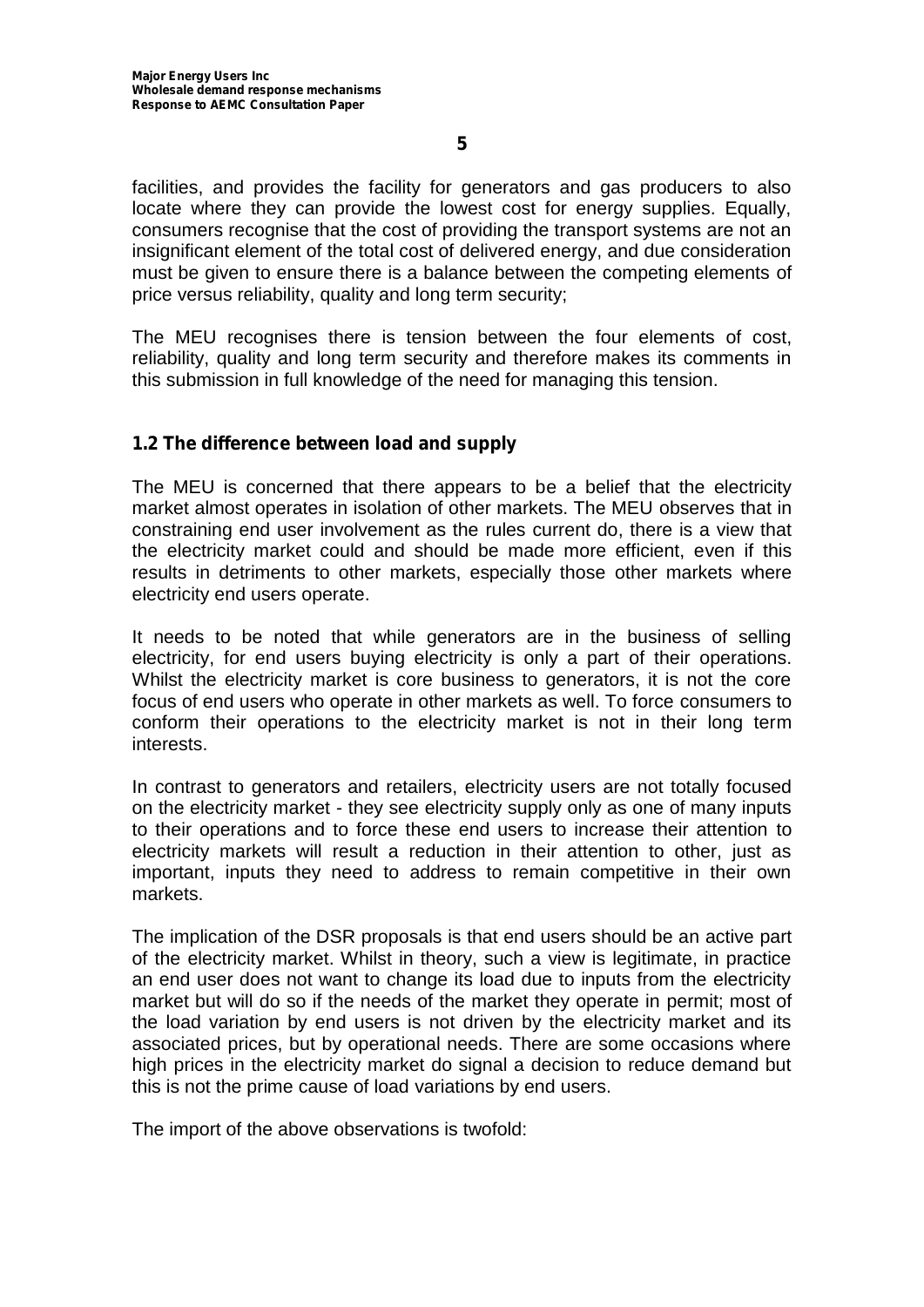- 1. End users want to have as little to do with the electricity market as is possible while minimising their costs for electricity. The more barriers put in the way of end users, the less end users will participate in the electricity market and less DSR will occur. The MEU has noted that over the years generators and retailers seek to maintain their benefits through maximising barriers and minimising competition and the current rules enable this to continue.
- 2. End users will focus their attention on the electricity market at times of high prices in the spot market, where they can see the benefit of their involvement in the electricity market has the potential to deliver significant rewards through lower overall costs for electricity for them and other end users.

Generators and retailers want to maximise the amounts of electricity they sell at the highest price they can get as this is their core business yet end users want to use the minimum amount of electricity at the lowest cost to enable them to make the products and services they provide. If the electricity market is structured so that generators and retailers can prevent competition from minimising end user participation by imposing barriers, they will do so. The opposition they provided in 2015 against a similar rule change under current review exemplifies this point

The MEU sees that to maximise end user participation in the electricity market, fewer impediments to participating are needed and, as a result, the more DSR will eventuate and the more efficient the electricity market will become.

#### **1.3 DSR from an end user viewpoint**

Noting that the Power of Choice program commenced in 2011, a fundamental question that the MEU raises is:

"Why are we still debating about an issue that will deliver benefits to consumers and to cede some of the power that generators and retailers have over end users in order to provide a better balance of negotiating power?"

A number of end users of electricity have long sought the easy ability to take action in the electricity market when prices are high as this results in the minimum cost for their electricity needs, particularly because the price for electricity can reach levels several hundred times more than the average cost of its production. MEU members have also noted that there are times when generators use their market power to artificially drive the price to very high levels and, by doing so, cause considerable harm to consumers.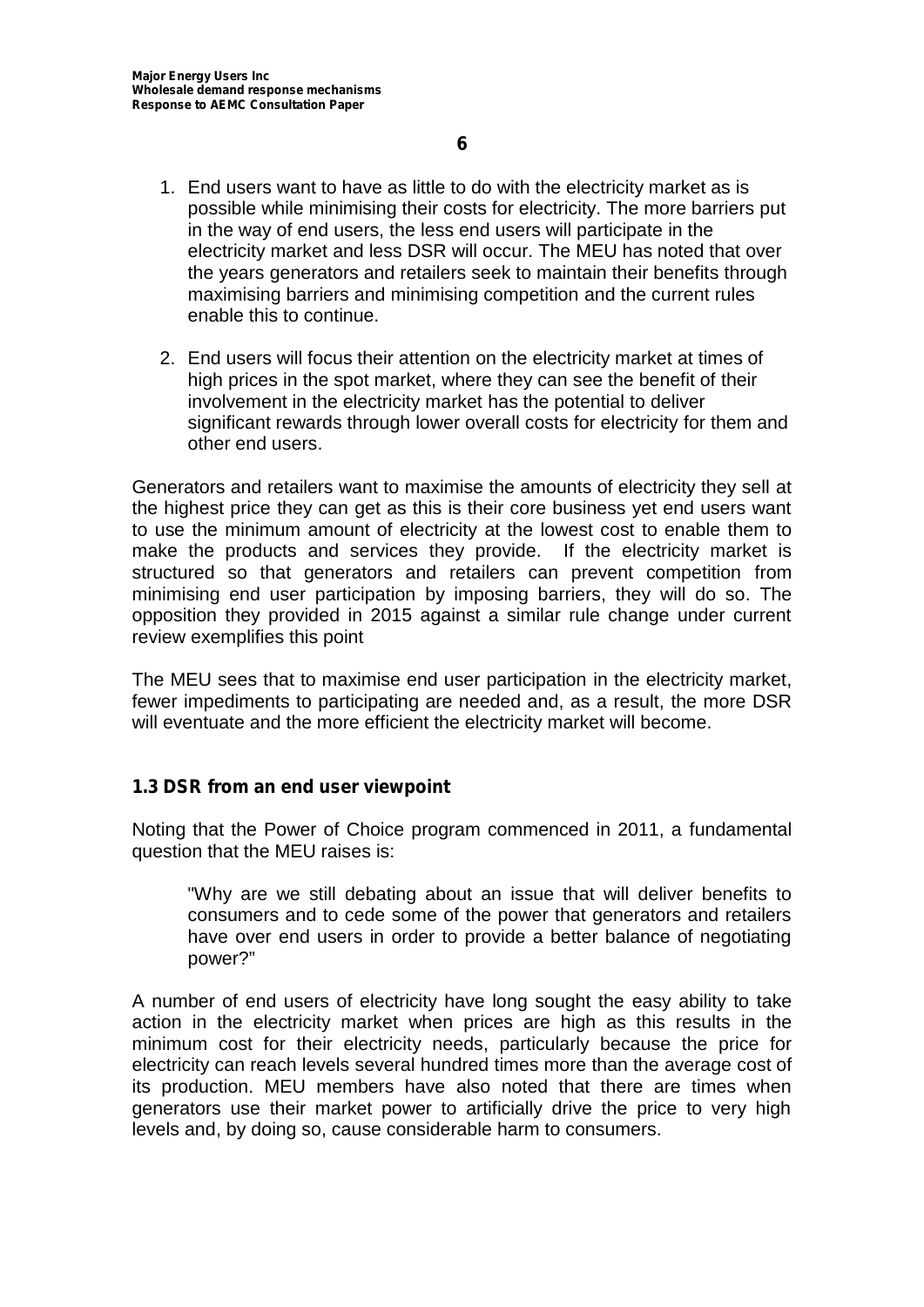The MEU sees that providing more tools and methods for end users to use in order to limit their exposure (either directly through the spot market, or indirectly by limiting retailer risk exposure) to very high prices, is a sensible and needed response to provide more balance in the power between supply and demand.

Previous attempts to introduce greater DSR (eg the rule change proposal in 2015) have been tortuous and culminated with modelling showing that the costs of implementing changes to increase DSR are less than the benefits.

Regardless of the net benefit, there is an essential aspect that is missing from the AEMC analysis – that of a consumer's right not to buy when the price is high and to not be exposed to arduous involvement in a market that is complex.

If the electricity market is so structured that in order to deliver an efficient outcome for consumers, it requires some of the consumers to not use electricity when they would otherwise prefer to use it, then those consumers surrendering their rights need some reward to offset the costs they will incur in providing this service. Under the current rules, this is made quite difficult and that is why the MEU is supportive of the rule change proposal from PIAC and others.

The current arrangements impose a barrier to DSR and by limiting competition in the provision of services to allow DSR has been the cause of why there is currently so little DSR offered by consumers to the market. Structuring the rules such that there is increased competition should allow those consumers able and willing to provide DSR to get adequate recompense for providing this service. This will result in increasing DSR into the market.

#### **1.4 End users and load shedding**

The MEU is aware of four main forms of load shedding (ie reductions in load that are not the result of operational needs) that are provided by end users, viz

 Load shedding because prices are high. The amounts of load that are shed are set by the price expected and/or how long the high price is expected to apply (ie the end user varies its load shedding schedule to reflect the expected price and duration of the high price<sup>1</sup>) and by the amount of load shedding that can be achieved safely without risks to employees and/or the facility. Depending on the demands of markets unrelated to the electricity market, load shedding, whilst giving a cost benefit, might not be possible due to the requirements of those other markets.

 $<sup>1</sup>$  Some end users have a scale for their load shedding, eg some plant will be load shed at one</sup> price level and more at another higher price level. Some will not shed load unless the price duration exceeds a certain number of trading periods. Some end users can shed load within minutes and others have extended run down times limiting the financial benefit of load shedding.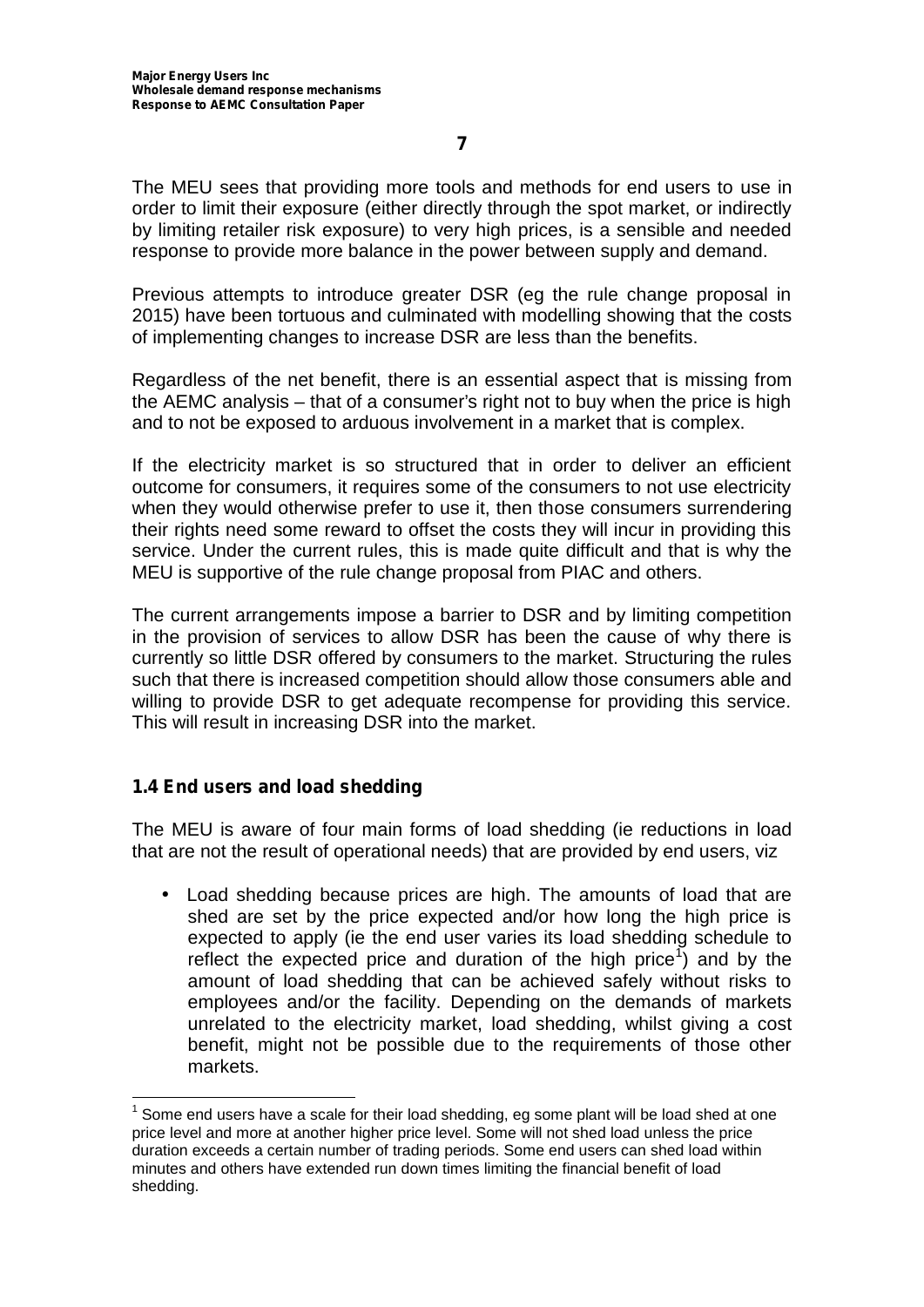- Load shedding on demand of a retailer. Some end users have contracts with a retailer where the retailer provides a reduced retail contract price or benefit from load shedding but with a requirement to shed a certain amount of load at the call of the retailer. While the timing of the load shedding might be related to high price events or expected high price events, this load shedding is not under the control of the end user. This form of load shedding effectively results in limited competition for the service
- ) Load shedding on demand of the network<sup>2</sup>. Some end users are offered a reduced network tariff but with a requirement to shed a certain amount of load at the call of the network. This form of load shedding call is usually related to network loading and is not driven by wholesale market requirements.
- Load shedding on demand of an aggregator. The MEU is aware that aggregators are seeking to enter the electricity market and they will offer load into the market based on the ability of those contracting with them to shed load at the call of the aggregator. The benefit to consumers of this approach is that it increases competition for the services that might be provided by the end user.

In addition to load shedding to attain a commercial benefit in retail or network contracts, the MEU is aware that there are some large electricity users that load shed in order to provide FCAS in the event of an unexpected loss of supply (eg if Basslink dropped out of service with no or little warning, some large load has been requested to immediately shed load in order to maintain frequency in Tasmania). In this case, there is a cost to the end user providing the FCAS which needs to be recovered by the end user.

Except for the decision by an end user to take spot market risk and load shed when high prices occur to mitigate risk, it is the supply side that initiates the request for load shedding. This places negotiating power with the supply side entity<sup>3</sup> rather than there being equal negotiating powers between the parties that would lead to a balanced outcome for all.

End users currently select their retailer based on where the bulk of the costs are incurred (ie in the provision of electricity as and when required), rather than on the basis that the retailer relationship might be able to add value to the end user experience through other means. This means that unless a retailer is willing to provide a benefit to an end user seeking to provide demand response, then it is

 $2$  The MEU points out that some networks have agreements with large end users to shed load on demand in order to limit loading on the network. Whilst such agreements tend to be focused on larger end users, networks through direct control of many residential loads (eg a/c units) also can cause significant impacts on the overall regional demand by effectively causing the same outcome as a single large end user reducing its load.<br> $3$  For example, the MEU is aware of some end users offering load shedding to networks which

the networks have declined and others which have offered the service to retailers and also been declined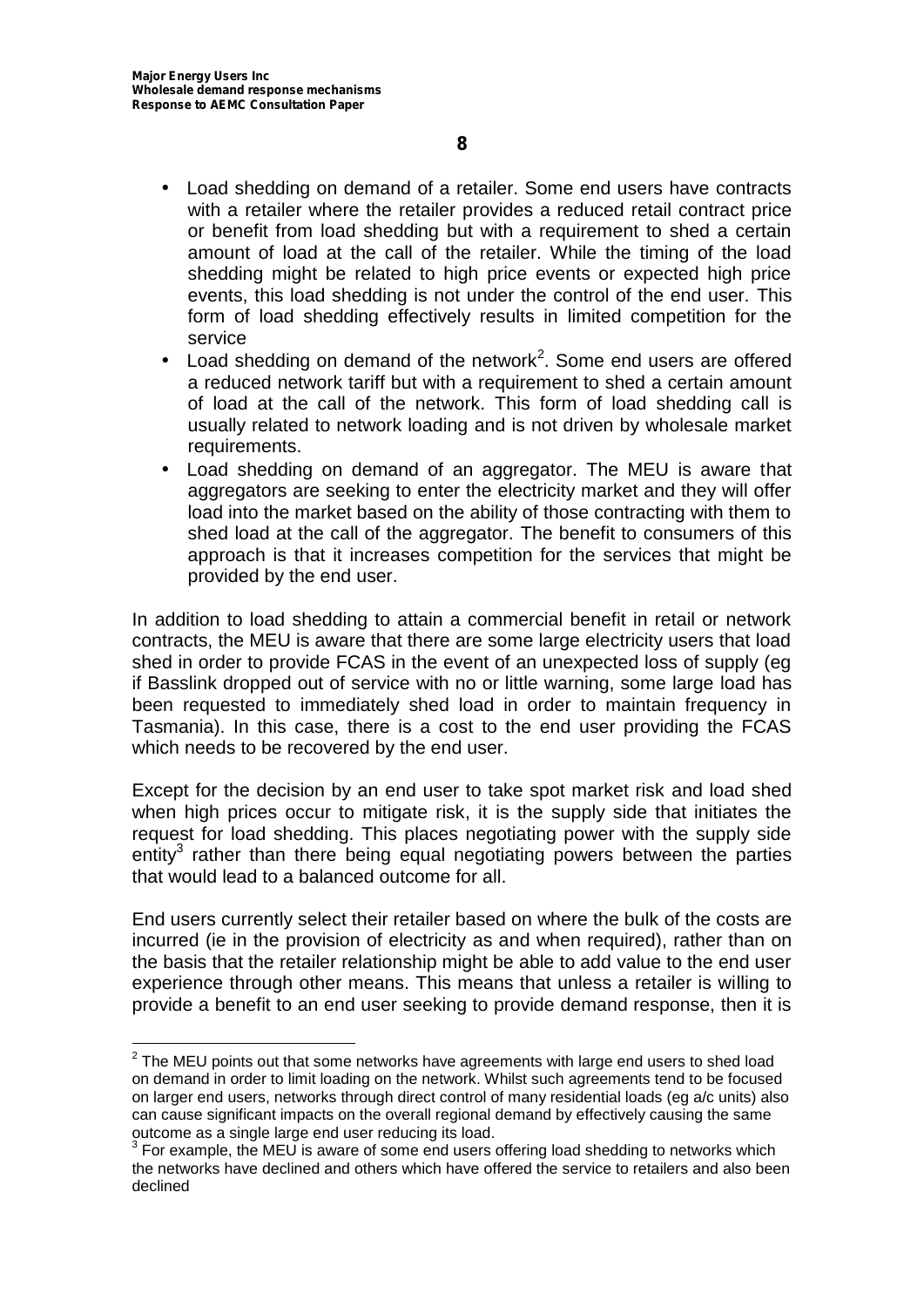unlikely that the end user will participate in providing any demand response. It is clear from the absence of significant amounts of demand response that the benefits offered by retailers to their end user clients to provide this service are insufficient to generate large amounts of demand response.

There has been an assumption (and probably still is) that a retailer acts for the interests of its end user client. In practice, a retailer acts in the retailer's interests and only in its end user client's interests when these coincide with those of the retailer. This means that, once selected, the retailer has significant control of the relationship until the end user elects to change retailer, noting that premature termination of a retail contract can be expensive.

The large retailers are also generators in their own right (ie are "gentailers") and this also biases the retail "experience" for end users as a gentailer has a different set of goals in the electricity market to that of a "pure" retailer, further moving retailers' interests from being aligned with those of end users. Essentially a gentailer seeks to advantage itself through both its retail functions and its generation functions so it interests are significantly conflicted with those of end users.

With the larger retailers being heavily conflicted through their generation activities, the MEU is very concerned that the issues (and costs) raised by retailers to the demand response mechanisms being proposed are designed to prevent (or at least minimise) competition for the supply of DSR.

#### **1.6 The reality of DSR**

In reality, the bulk of demand response is unlikely to be initiated by end users as most will be focused on their core activities. An end user is more likely to raise the issue with its retailer when approached by an aggregator or another retailer rather than initiate demand response of its own volition. The market already prevents demand response aggregators operating in the market on the grounds that introduction of third party providers of DSR is difficult to manage. Pragmatically, unless the dominant retailers have to embrace DSR in a competitive environment, then DSR won't deliver the outcomes possible. It will be the pressure that the DSR aggregators will put on the retailers that will result in functioning and extensive DSR and force the retailers to provide well priced options for end users $^4$ .

While opponents of the PIAC et al rule change proposal highlight that load scheduling will be needed. The MEU points out that this is spurious as already the market operates satisfactorily with end users exposed to the spot market

 $4$  Many end users have commented that they do not offer DSR as the benefits from doing so through their retailers do not make the loss of production worthwhile.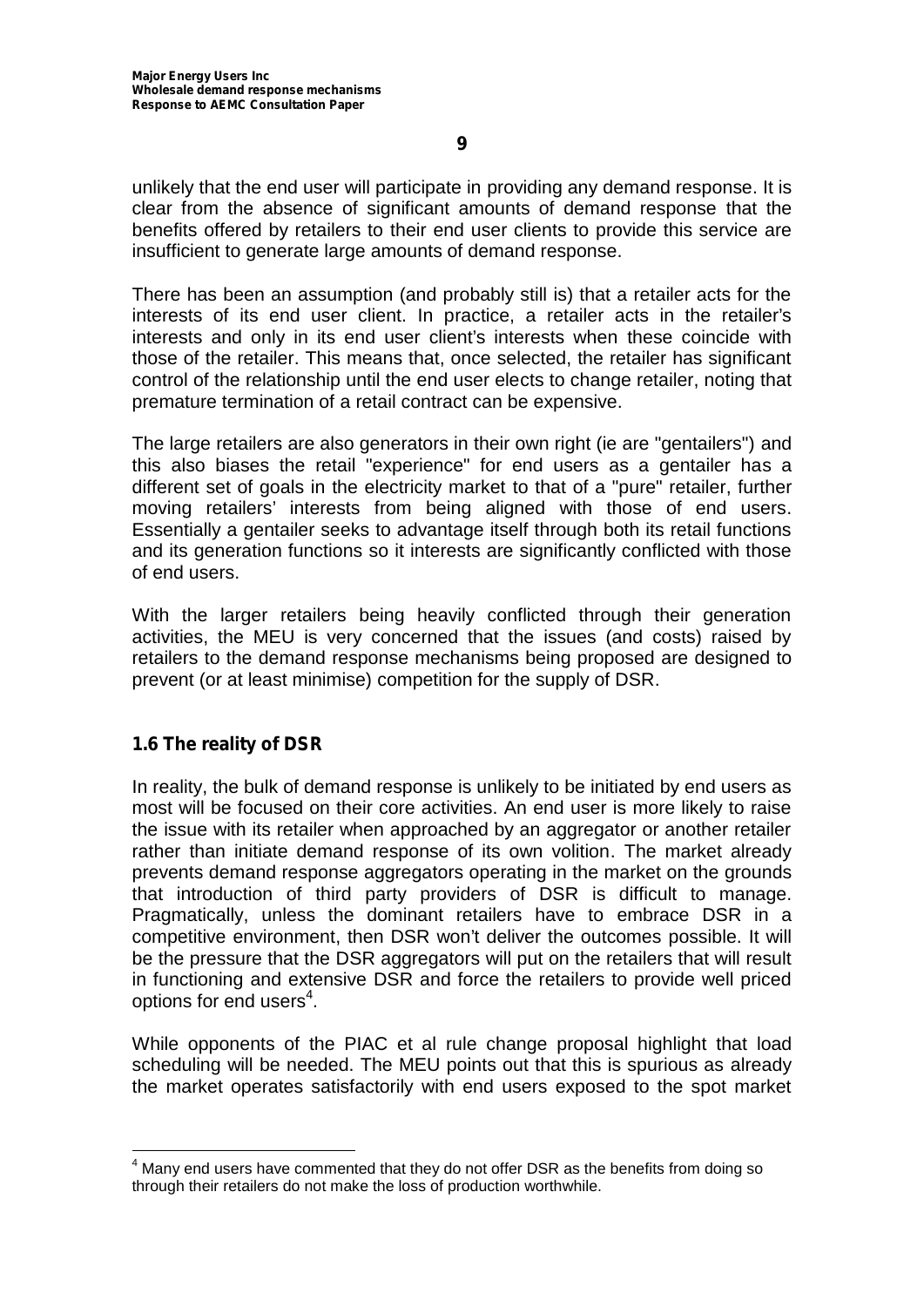reducing demand without formally scheduling this into the market<sup>5</sup>. Demand side aggregators could provide increased visibility by advising the availability of a demand response without heavy impositions of compliance obligations on end users.

#### **1.7 The MEU view of the rule change proposal**

The MEU considers that the rule proposed by PIAC et al is well overdue and strongly supports the implementation of it as the overall benefits will significantly outweigh the costs.

The MEU believes the benefits of implementing the rule will take time to result as end users become more comfortable with the concept; the MEU considers allowing DSR aggregators to enter the market will result in faster take up of DSR as this would be the core business of the aggregators.

#### **1.8 The baseline**

The MEU accepts that, while a baseline of some form is required to identify the amount of DSR that has been provided, the MEU is concerned that the options being considered are overly complex.

The MEU points out that DSR will only ever be a small contributor to the overall market – that load shedding or load shifting will reflect only a miniscule part of the electricity market $6$  as end users will only want to be involved as a tool to reduce their costs and this will almost exclusively occur when the spot price is high enough that the benefits from changing the demand will be more than offset by the saving from avoiding the high prices. The MEU considers that the approach to setting the baseline needs to reflect this reality.

Further, the MEU is concerned that the approach to DSR is effectively attempting to "shoe horn" DSR into a process for which DSR is entirely unsuited. The current dispatch process has been designed to provide a dispatch process for generation so that generation will be dispatched into the market in a form replicating merit order of generation costs. As noted frequently, end users are not just concerned with how the electricity market is operating – they have many more interests that have to be addressed than just the electricity market. This means that the process for DSR has to be simple and readily usable; if made complex or difficult to engage with, this will be a barrier to wider take up.

<sup>&</sup>lt;sup>5</sup> When done through retailers or networks this demand reduction is not visible to the market

and not scheduled and this does not cause significant problems to AEMO.<br>
<sup>6</sup> The MEU points out that the NEM had a turnover of \$190 Bn in calendar 2017, so any DSR has to be seen in this context. For example, the AEMO RERT program in the summer of 2017/18 cost \$52m (in percentage terms that same as the Reliability Standard of 0.002%)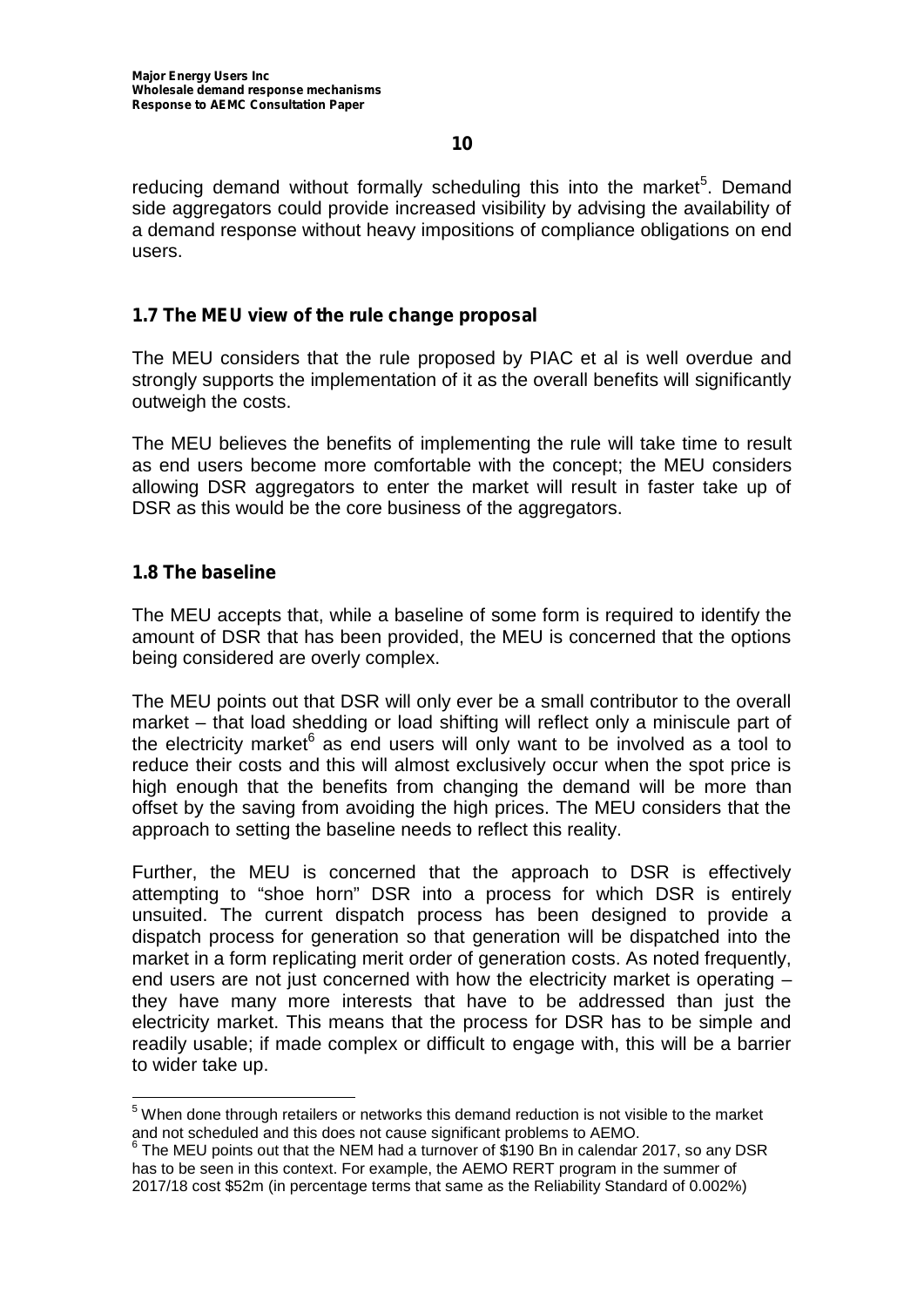While the MEU members use their own tools when load shedding because of high spot prices, the MEU accepts that these do not readily translate into the wider market. Discussions with MEU members do highlight that they do not provide load shedding at a specific point in time<sup>7</sup> but do so over a period of time. The challenge that this introduces is that load shedding is not effectively provided at a specific point in time, but their demand reduces over a period of time. This reality needs to be reflected in the establishment of the process by which DSR is provided to the market. As few DSR providers will be able to provide their DSR within a 5 minute dispatch period, the concept of assessing DSR as scheduled load (even with defined ramp rates ${}^{8}$ ) rather than them providing a "negawatt" reduction over time needs much more conceptual analysis.

However, the MEU is aware that there are already a number of markets where DSR does operate where this issue of setting a baseline has been addressed and implemented. The consultation paper makes few references to how other markets have addressed this problem.

The MEU is aware that there are aggregators of demand side responses already operating in electricity markets and that they have had to develop their own approaches to how to measure the extent of a demand side reduction.

The MEU also points to the RERT process where AEMO has contracted with demand side entities to provide demand side offers for the RERT. The MEU considers that the AEMO approach could be used as the basis for developing a baseline against which to establish the extent.

The MEU recommends that the AEMC provide a summary of the different approaches used by market operators and aggregators for managing DSR in other jurisdictions as part of any further discussion on establishing a baseline strategy.

The MEU considers that greater availability of this information needs to be developed and shared with stakeholders as to how the issue of setting a baseline might be best implemented in the NEM before settling on the best option.

 $7$  This point was made in reference to the 5 minute settlement review process where the MEU advised that those members active in providing DSR were not able to load shed within the planned 5 minute settlement period, and that their load shedding usually takes longer to implement that a single 5 minute dispatch period

<sup>&</sup>lt;sup>8</sup> The MEU points out that that end user DSR "ramp rates" vary not just with each individual facility but at different times and with different products. Implementing a DSR process that depends on defining ramp rates will limit the amount of DSR available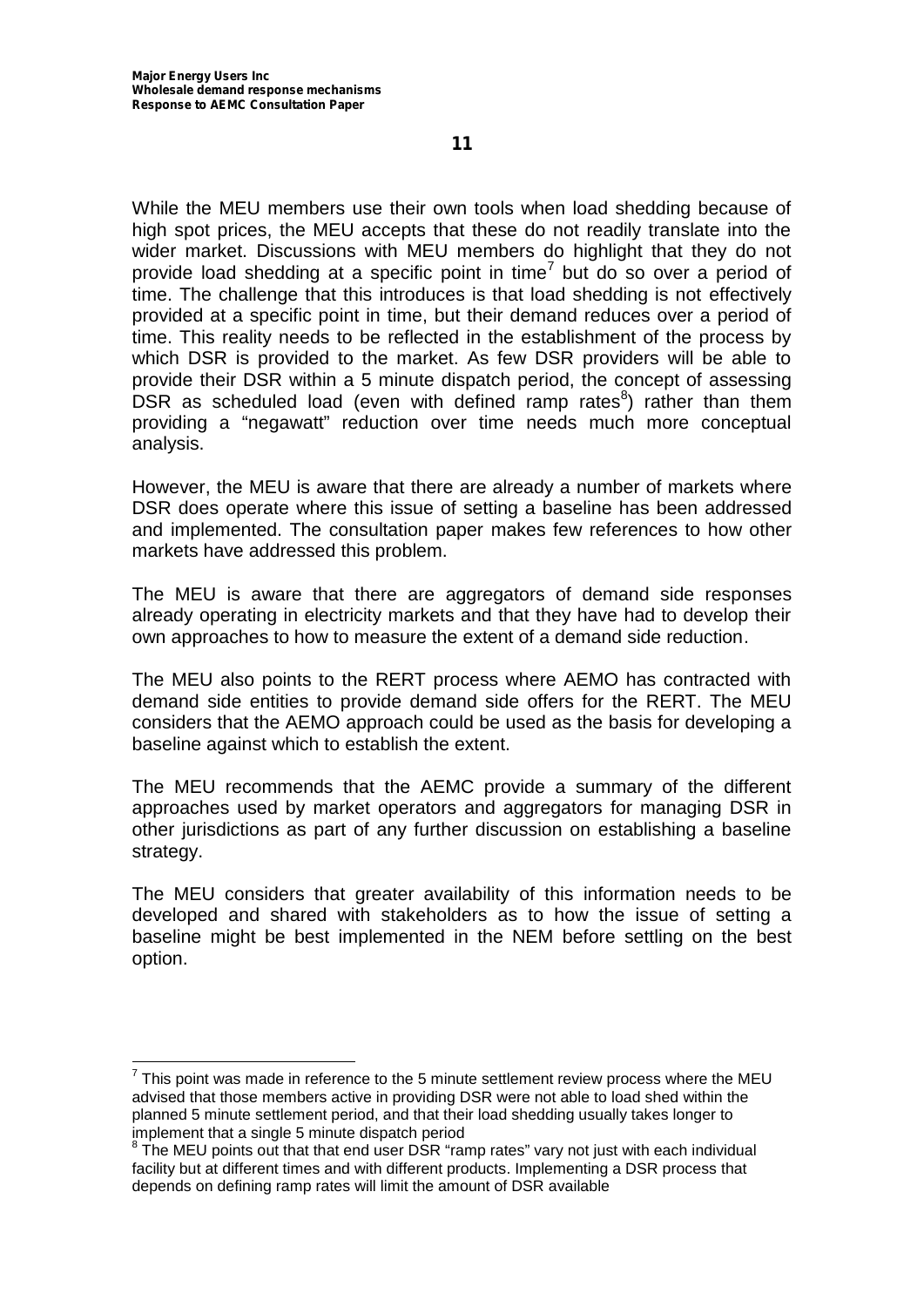#### **1.9 Other issues**

The MEU notes that the consultation paper introduces some additional features/alternatives to the process for better implementation of DSR in the electricity market in terms of creating a Register and considering a load shedding compensation mechanism; these tools appear to the MEU of not recognising the point made in section 1.8 above – that DSR will be a very small part of the overall amount of electricity used and traded in the market

The MEU is concerned that the proposals for "improving" DSR are being developed so that additional costs are being loaded into the concept, perhaps as a means to limit the potential competition in the provision of DSR.

The MEU considers that the proposal for a register starts to increase complexity but the value of the tool is questionable when applied to such a small component of the market. While a register is needed of those end users offering DSR in order for AEMO to identify which end users have be involved in the DSR process at any particular time, and to allow measurement of the DSR provided, but to take the register beyond this would be to increase complexity unnecessarily and achieve little benefit.

The MEU is concerned that the AEC proposal attempts to make DSR fit the existing market when, as noted above, DSR is not really appropriate to be structured in this way. Greater flexibility in process is needed for DSR to ensure there are as few barriers to its inclusion as possible, especially noting that DSR will be, in volume terms, a small part of the electricity market, albeit one that should result in significant cost savings for consumers both directly and indirectly.

Implementing a standard contract offer process for DSR will limit the flexibility of the DSR process from a DSR provider viewpoint, resulting in less DSR being offered.

Limiting the DSR process to be just between a customer and its retailer reduces the amount of competition that would be available under the PIAC et al concept. While potentially better than what applies now, it still allows the retailer to control the process and use its market power to limit the ability for end users to enter the DSR market and gain adequate compensation for voluntarily providing load shedding. One of the key aspects of allowing aggregators to enter the market is to maximise the rewards that will be available for voluntary load shedding – maximising rewards will increase DSR.

Effectively, the AEC proposal retains most of the negative elements of the current rules which has failed to increase DSR to the levels that are possible.

The MEU is also concerned as to how the AEC proposal might interact with the Retailer Reliability Obligation should the NEG be implemented.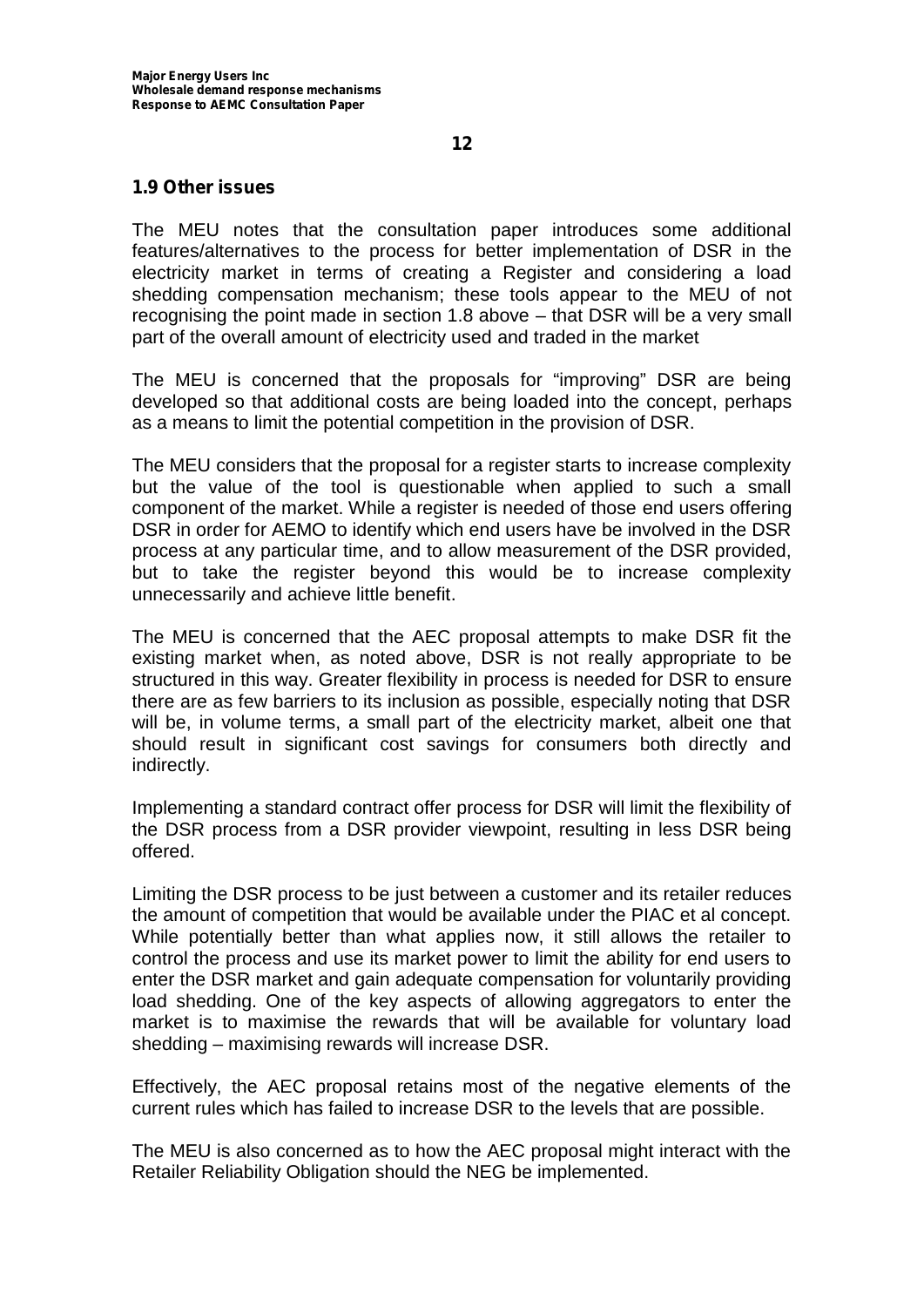The load shedding compensation mechanism (LSCM) is a separate issue entirely from providing DSR and the MEU considers that the introduction of it to the discussions on DSR detracts from what the proposed rule changes are seeking to have implemented bearing in mind that end users are prepared to offer load shedding on certain criteria which would include the notice for the load shedding, the quantum, the duration and each of these impacts the cost the end user will incur. Involuntary load shedding does not reflect any of these aspects

While supportive of the concept that end users might be compensated for involuntary loss of supply, the MEU considers that the loss of supply due to a failure in the wholesale market is a very rare event whereas most losses of supply are caused within the distribution network. As end users are only concerned with the loss of supply at the point of usage, the introduction of the LSCM could lead to confusion.

The MEU is also concerned with how the LSCM might interact with the Retailer Reliability Obligation that might be implemented should the National Energy Guarantee (NEG) ever be introduced.

The MEU is concerned at one of the observations made in the section of the LSCM which states that retailers have unlimited electricity exposure to their customers. This is not the case for many larger end users. For these customers, retailers tend to limit their exposure by applying caps and floors (typically +/- 10%) to the amounts of electricity that will be provided under the retail contract. Discussion on LCSM confuses the essential issue of implementing DSR by introducing aspects of involuntary load shedding.

The MEU considers that the LSCM should be addressed as a separate issue unrelated to the DSR proposal

The SA government has suggested that there might be introduced a separate DSR market, ostensibly to enable an earlier start to a formal DSR program. It is not clear how the proposal would allow the DSR program to be implemented earlier than under the PIAC et al proposal. The main downside to the concept is that the costs of the separate market will be passed directly to consumers in a similar way to the RERT process. While the MEU is a supporter of the RERT as a last resort process, it does not consider that the RERT process is the most cost effective solution for the recovery of costs for a DSR program.

The DSR program needs to be embedded into the market so that the effects of DSR are seen by retailers and generators so that they can respond to the market price signals that DSR will generate in the wholesale market. Specifically, the MEU can see that DSR will provide a clear signal to generators when the demand/supply balance is tight, that generators can lose sales if they price their product too high, as end users will prefer to load shed in preference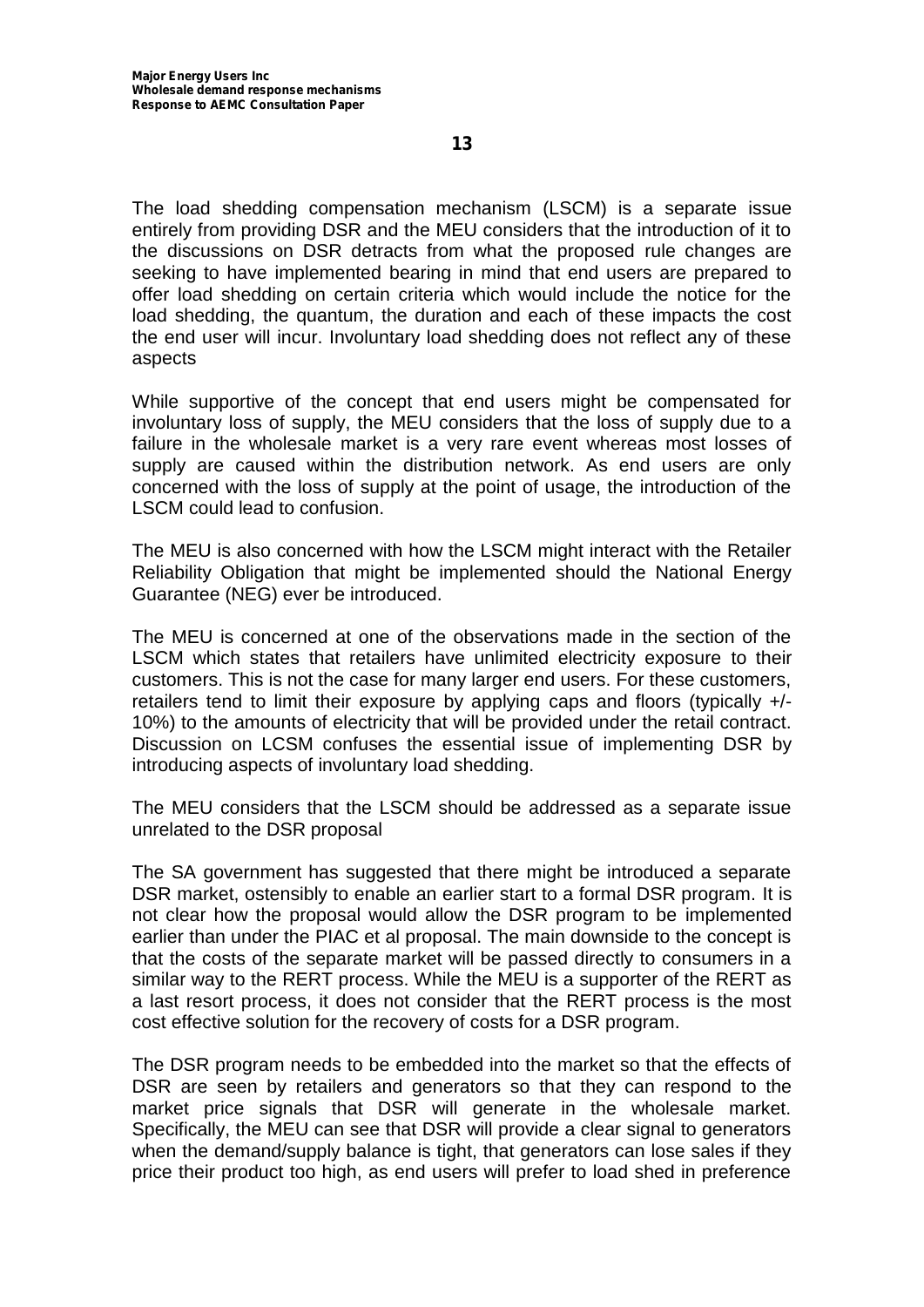to paying excessive prices. The limited DSR that is already operating (eg as some MEU members already are doing) is providing some counter to the high prices set in the wholesale market – more DSR will amplify this outcome but only if the DSR is seen directly in the wholesale market.

The MEU also is concerned how the separate DSR market would operate should the Retailer Reliability Obligation be implemented.

#### **1.10 Conclusions**

The MEU supports the PIAC et al proposal as it reflects the optimum approach to introduce additional DSR into the wholesale market.

The MEU does not support either the AEC proposal (including the AEMC proposed extensions to it) as the MEU sees that this still retains much of the limitations that the current rules have.

The MEU does not support the SA government proposal for a separate DSR market as it is not clear that this would reduce the time to implement DSR in the wholesale market or provide the price signals that DSR will generate to moderate generators pricing strategies when there is a tight demand/supply balance.

The MEU is concerned that the consultation paper makes little or no attempt to assess how the various options would operate should the Retailer Reliability Obligations under the National Energy Guarantee be implemented.

The MEU does accept that the implementation of some form of baseline is required to address the extent that a DSR provider has reduced its demand but the MEU considers that greater use of the knowledge of such baselines needs to include the benefits of work carried out in overseas jurisdictions and held by aggregators who have provided such services in other markets, including the FCAS market. As a start, the MEU considers that the AEMC could seek information from aggregators already operating in Australasia who are aware of the challenges of operating in the NEM.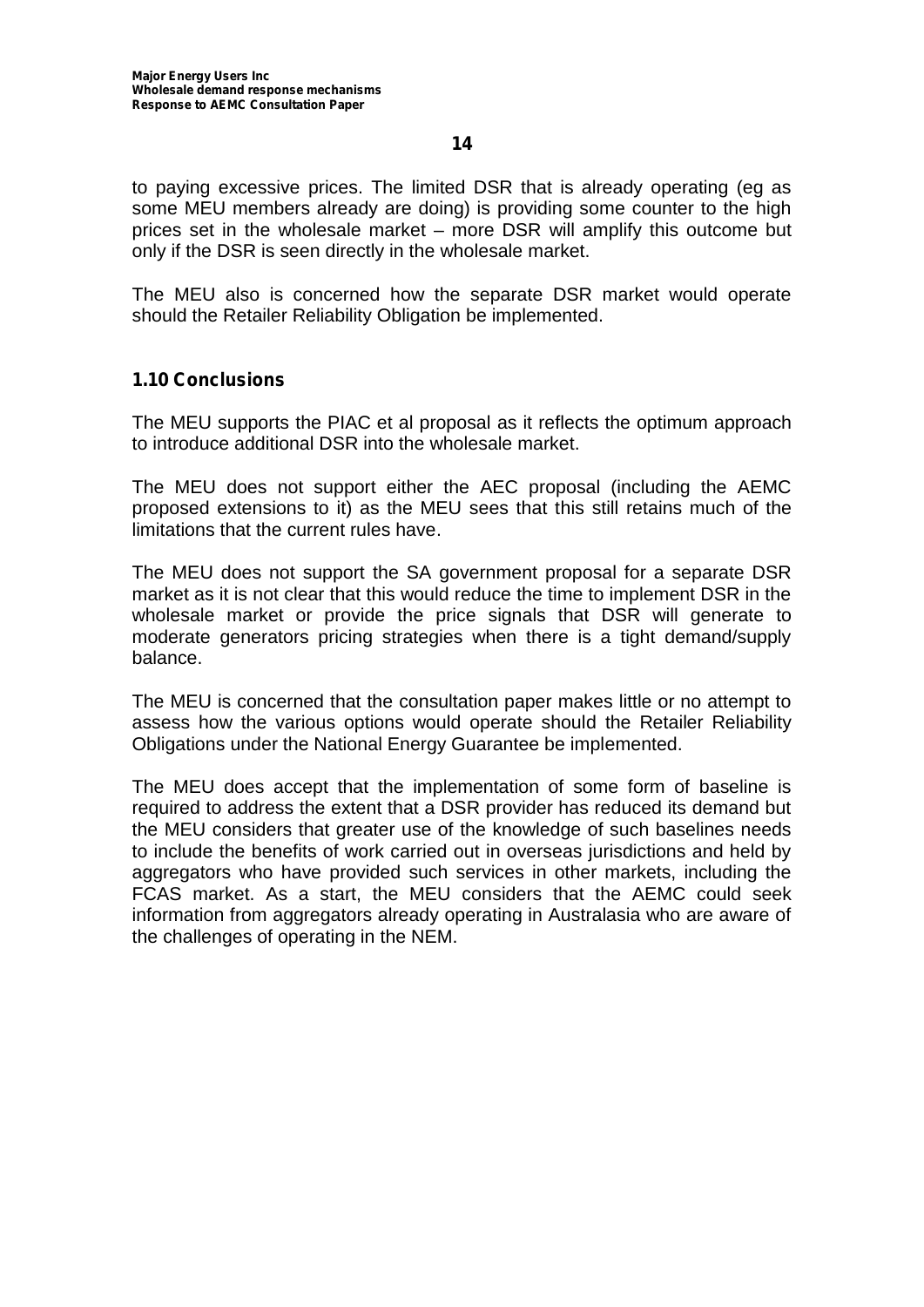### **2. Responses to AEMC questions**

The MEU provides the following responses to the specific questions raised in the Consultation Paper. The MEU has endeavoured to keep its answers as concise as possible and refers to the commentary in the preceding sections to amplify its reasoning behind the observations it makes. The MEU has elected not to respond to all of the questions in the consultation paper but where there is no response, the MEU points to the comments made in the text above.

|              | <b>Description</b>                                                                                                                                                                                                                                                         | <b>MEU observations</b>                                                                                                                                                                                                                                                                                                                                                                                                                                                                                                                                                                                                                                  |
|--------------|----------------------------------------------------------------------------------------------------------------------------------------------------------------------------------------------------------------------------------------------------------------------------|----------------------------------------------------------------------------------------------------------------------------------------------------------------------------------------------------------------------------------------------------------------------------------------------------------------------------------------------------------------------------------------------------------------------------------------------------------------------------------------------------------------------------------------------------------------------------------------------------------------------------------------------------------|
| $\mathbf{2}$ | (a) Is it difficult for consumers to participate in<br>wholesale demand response? If so, which<br>consumers face the greatest amount of<br>difficulty? What is the cause of this difficulty?                                                                               | Involvement in the electricity market is not core business for end<br>users. As a result, many will not enter the market due to the<br>complexity of the NEM. Having an independent intermediary (eg a<br>DSR aggregator) to keep things simple will result in more DSR.<br>The MEU considers there will be multiple forms of DSR aggregator $-$<br>those seeking large end users to provide DSR ranging through to<br>those aggregating residential batteries to form a VPP.<br>Regardless of the form of DSR aggregated, consumers want as little<br>to do with the electricity market as possible to allow them to focus on<br>their core activities. |
|              | (b) What demand response providers and<br>products are currently available in the market?                                                                                                                                                                                  | Predominantly retailers and networks, although there are some firms<br>looking to aggregate output from residential providers through<br>aggregation of rooftop solar and associated batteries                                                                                                                                                                                                                                                                                                                                                                                                                                                           |
|              | (c) Is there effective competition for demand<br>response as a service to be used by retailers? If<br>not, are consumers able to access the benefits<br>of wholesale demand response directly? Is<br>competition for wholesale demand response as<br>a service increasing? | No.<br>Accessing benefits from the market directly is expensive and time<br>consuming. As a result it is very large users that mainly provide DSR.<br>While there are some signs that DSR is increasing, the take up is very<br>slow. Explicitly allowing DSR aggregators to enter the market will<br>result in a massive increase. To some extent this can be seen from<br>the take up of FCAS when that market was opened up to                                                                                                                                                                                                                        |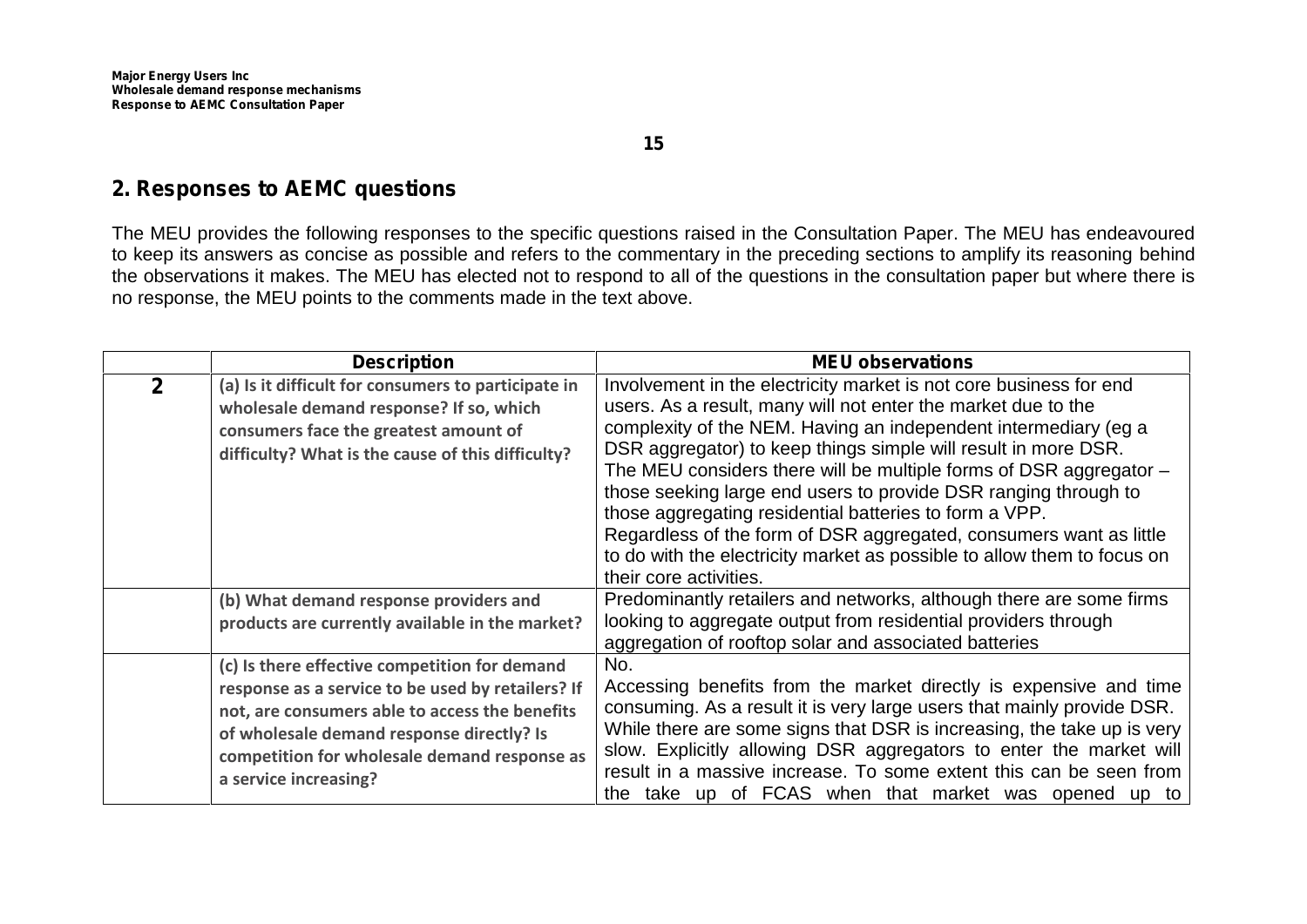|                |                                                                                                                                                                                                                                       | aggregators.                                                                                                                                                                                                                                                                                                                                                                                                                                                                                                                                                             |
|----------------|---------------------------------------------------------------------------------------------------------------------------------------------------------------------------------------------------------------------------------------|--------------------------------------------------------------------------------------------------------------------------------------------------------------------------------------------------------------------------------------------------------------------------------------------------------------------------------------------------------------------------------------------------------------------------------------------------------------------------------------------------------------------------------------------------------------------------|
| 3 <sup>1</sup> | (a) Do stakeholders have views on the existing<br>levels of wholesale demand response in the<br>NEM? Please provide evidence or data to<br>substantiate these views where possible.                                                   | The fact that AEMO can access large amounts of DSR for its RERT<br>program indicates that there is DSR available that is not being<br>accessed under the wholesale market rules                                                                                                                                                                                                                                                                                                                                                                                          |
| 4              | Do stakeholders consider there are other<br>regulatory solutions:<br>(a) to providing the demand side with greater<br>access to wholesale prices, and<br>(b) to increase the transparency of demand<br>side response to these prices? | These questions presuppose that end users are actively involved with<br>the electricity market. In practice, consumers focus on their issues<br>rather than on the electricity market.<br>Providing greater visibility and transparency implies that these would<br>be used by all end users but this is not the focus of end user activities<br>as they have other issues that take up their time. While these<br>improvements would be welcome, the MEU does not consider they<br>will be sufficient to increase DSR and other changes can provide<br>better outcomes. |
| $5\phantom{1}$ | (a) Do stakeholders agree with our<br>characterisation of how efficient wholesale<br>demand response would improve outcomes in<br>the wholesale market?                                                                               | The MEU considers that an increase in DSR will improve the<br>efficiency of the electricity market, but notes that this will result in less<br>efficiency in the other aspects of an end user's activities. For<br>example, reducing demand might result in better pricing in the<br>electricity market but cause increased costs in other markets                                                                                                                                                                                                                       |
|                | (b) What are stakeholders views on how<br>facilitating wholesale demand response could<br>affect outcomes in the wholesale energy<br>market?                                                                                          | The MEU supports the introduction of better tools and increased<br>competition (eg by introducing aggregators to the NEM) for end users<br>to provide DSR as this will be a benefit to all consumers                                                                                                                                                                                                                                                                                                                                                                     |
| 6              | Are consumers able to access competitive<br>offers from retailer or third parties to assist<br>consumers to undertake wholesale demand<br>response? Is the level of competition greater<br>for larger consumers?                      | Under the current rules, consumers are not able to access<br>competitive offers for DSR as they are constrained to either provide<br>DSR to their retailer or to their network. Some larger end users have<br>developed tools (at significant expense) to be able to load shed when<br>spot prices are high, but the entry costs are high, limiting the numbers                                                                                                                                                                                                          |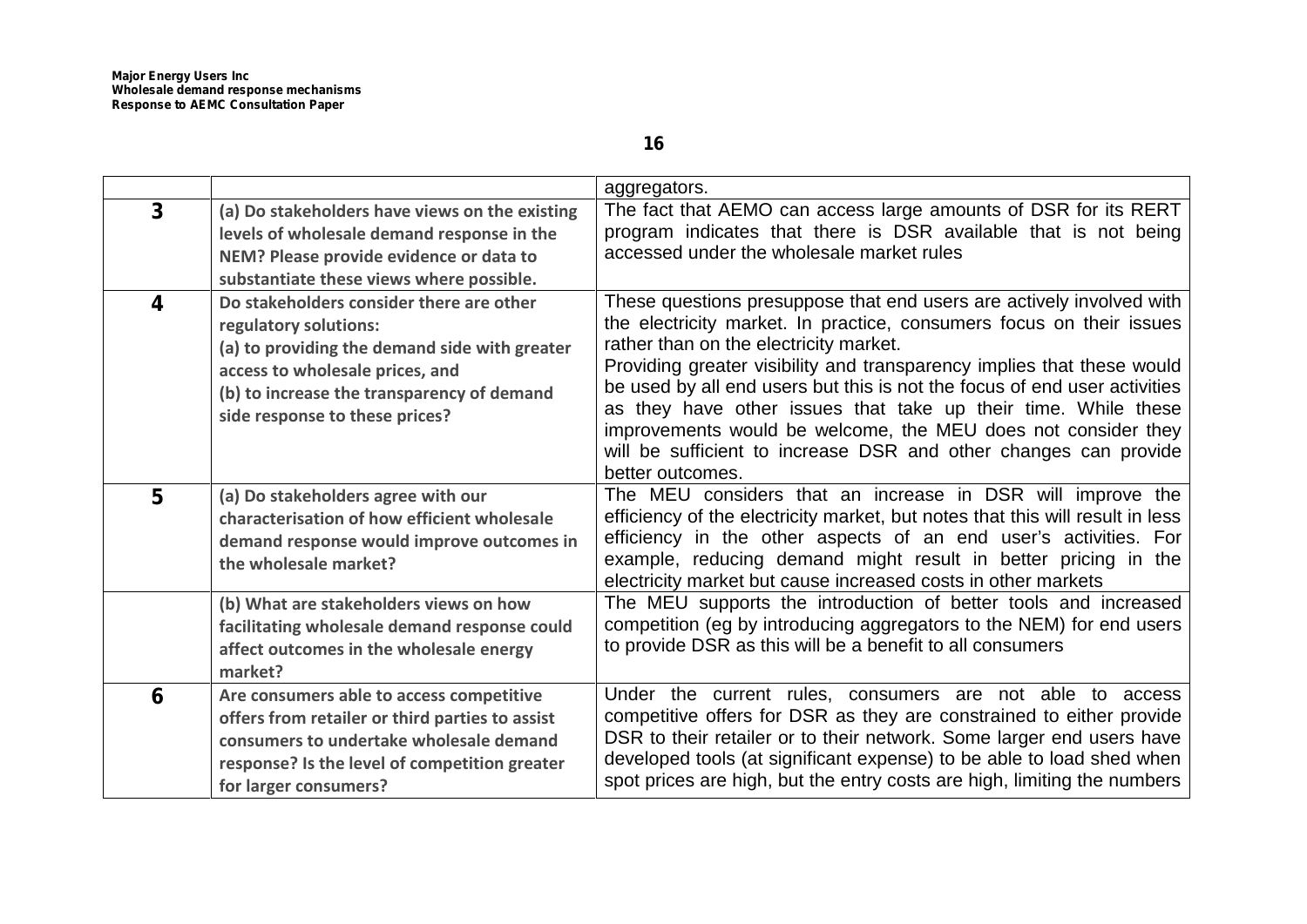| $\overline{7}$ | (b) Do stakeholders consider that if demand<br>response were to participate in the wholesale<br>market, it should do so as a scheduled load<br>(rather than scheduled "negawatts")? Would<br>the pros and cons of participating as a<br>scheduled load differ for different types of<br>demand response providers, e.g. those that<br>have demand response controls on all or only<br>part of their load?<br>(d) Which information provision processes<br>should a demand response provider participate<br>in, i.e. pre-dispatch, ST-PASA, MT-PASA? | of end users prepared to provide DSR. The MEU notes that reducing<br>demand when there are high spot process results in costs being<br>incurred through reduced production.<br>These questions assume that DSR will be a major provider of<br>electricity for other consumers to use. In practice DSR will always be<br>a small element of the total electricity supply mix. DSR should not be<br>considered to be in the same league as generation as DSR will<br>always be at "the margin" (to trim the peaks that drive high prices) as<br>for most of the time as consumers will use electricity for their normal<br>activities, even when a high price is too low for them to substitute not<br>using electricity and so reducing production and therefore increasing<br>costs in other markets. In volume terms, DSR will be a fraction of the<br>total electricity generated and used in the NEM<br>To assume that DSR has equal standing with generation is a fallacy<br>and this needs to be recognised when developing the new rules for<br>DSR.<br>To impose on DSR the requirements that apply to generation implies |
|----------------|-----------------------------------------------------------------------------------------------------------------------------------------------------------------------------------------------------------------------------------------------------------------------------------------------------------------------------------------------------------------------------------------------------------------------------------------------------------------------------------------------------------------------------------------------------|----------------------------------------------------------------------------------------------------------------------------------------------------------------------------------------------------------------------------------------------------------------------------------------------------------------------------------------------------------------------------------------------------------------------------------------------------------------------------------------------------------------------------------------------------------------------------------------------------------------------------------------------------------------------------------------------------------------------------------------------------------------------------------------------------------------------------------------------------------------------------------------------------------------------------------------------------------------------------------------------------------------------------------------------------------------------------------------------------------------------------------|
|                |                                                                                                                                                                                                                                                                                                                                                                                                                                                                                                                                                     | a degree of equality which is not the case. DSR needs to have rules<br>which recognise what it is $-$ in volume terms, it is and always will be<br>miniscule and will only be used when spot prices are sufficiently high<br>to offset the costs incurred in providing it.                                                                                                                                                                                                                                                                                                                                                                                                                                                                                                                                                                                                                                                                                                                                                                                                                                                       |
| 8              | To what extent will these mechanisms<br>facilitate more demand side participation<br>throughout the NEM?                                                                                                                                                                                                                                                                                                                                                                                                                                            | Allowing aggregators to enter the market will increase competition for<br>the supply of DSR with the result that more DSR will be made<br>available to the NEM.<br>Further, a dedicated DSR aggregator with is focus on DSR<br>aggregation will be more active in sourcing DSR than a retailer which<br>provides a number of other services. An aggregator will provide end                                                                                                                                                                                                                                                                                                                                                                                                                                                                                                                                                                                                                                                                                                                                                      |